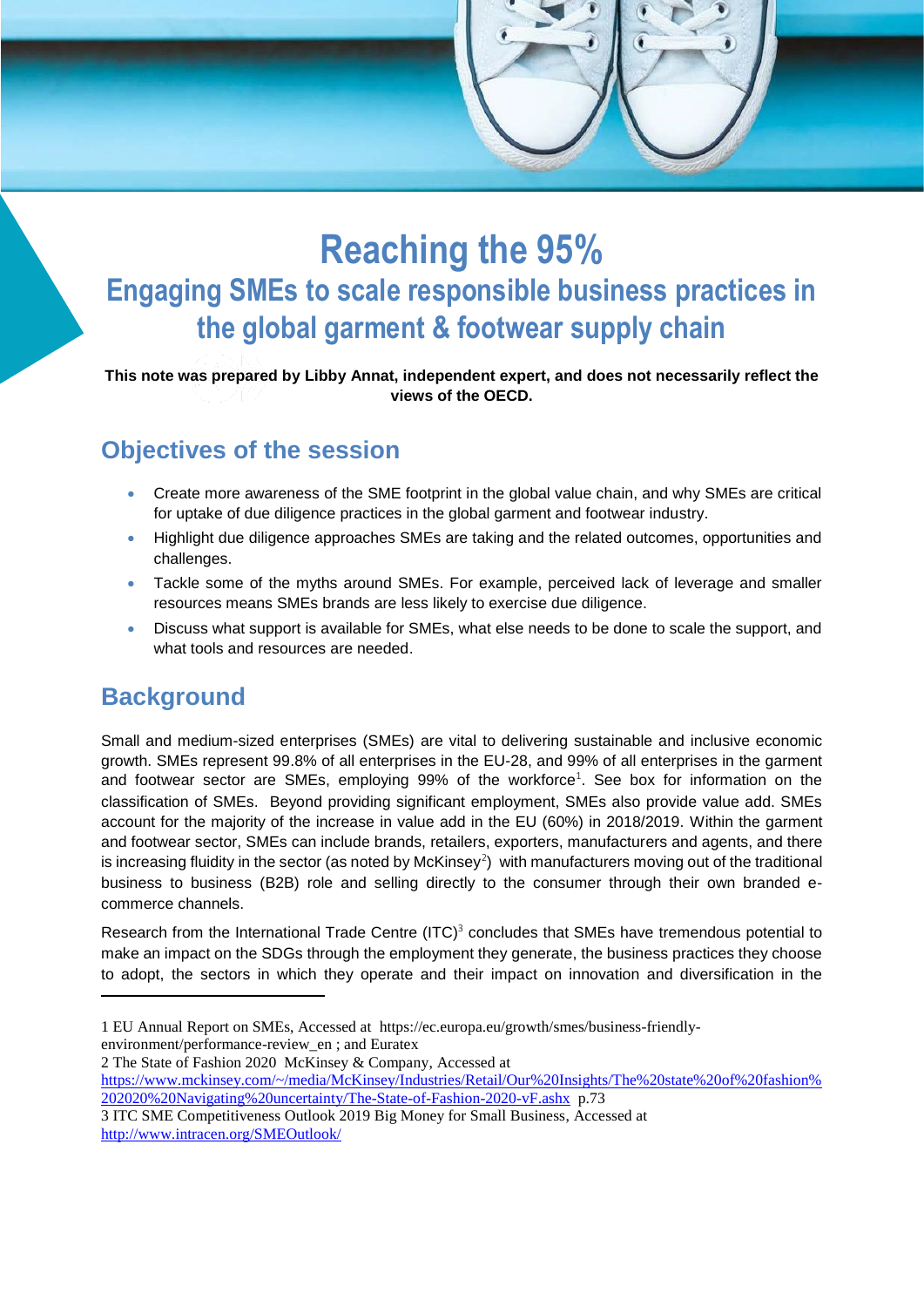economy. Clearly, engaging and providing the support that SMEs require is imperative if we are to accelerate and embed responsible business conduct throughout the entire value chain.

To date, focus on due diligence has been weighted towards larger enterprises. Frameworks on due diligence and responsible business practice have been largely developed for multi-national enterprises. Furthermore, legislative efforts are often referenced as setting a level playing field but exclude many SMEs from mandatory reporting by establishing minimum thresholds based on financial turnover.

A number of assumptions related to SMEs capability to carry out due diligence exist, and may require further research to determine their validity. For example, SMEs are generally assumed to hold lower leverage with suppliers but greater degrees of flexibility in applying due diligence due to more nimble management systems. Understanding how the structure of SMEs can enable them to pursue their own approaches to applying due diligence, rather than trying to apply models made for larger companies, could be valuable.

**This session seeks to explore how SMEs are approaching and implementing due diligence, tackle some of the myths that only large companies can do due diligence and look at what support is available and what more needs to be done.** 

#### **Classification of SMEs**

#### Number of employees

Small and medium-sized enterprises (SMEs) are non-subsidiary, independent firms which employ fewer than a given number of employees. This number varies across countries. The most frequent upper limit designating an SME is 250 employees, as in the European Union. However, some countries set the limit at 200 employees, while the United States considers SMEs to include firms with fewer than 500 employees. Small firms are generally those with fewer than 50 employees, while micro-enterprises have at most 10, or in some cases 5, workers.

#### Financial assets

Financial assets are also used to define SMEs. In the European Union, the turnover of medium-sized enterprises (50-249 employees) should not exceed EUR 50 million; that of small enterprises (10-49 employees) should not exceed EUR 10 million while that of micro firms (less than 10 employees) should not exceed EUR 2 million. Alternatively, balance sheets for medium, small and micro enterprises should not exceed EUR 43 million, EUR 10 million and EUR 2 million, respectively.

Source: OECD Glossary of Statistical Terms, Small and Medium-Sized Enterprises,<https://stats.oecd.org/glossary/detail.asp?ID=3123>

#### **2**